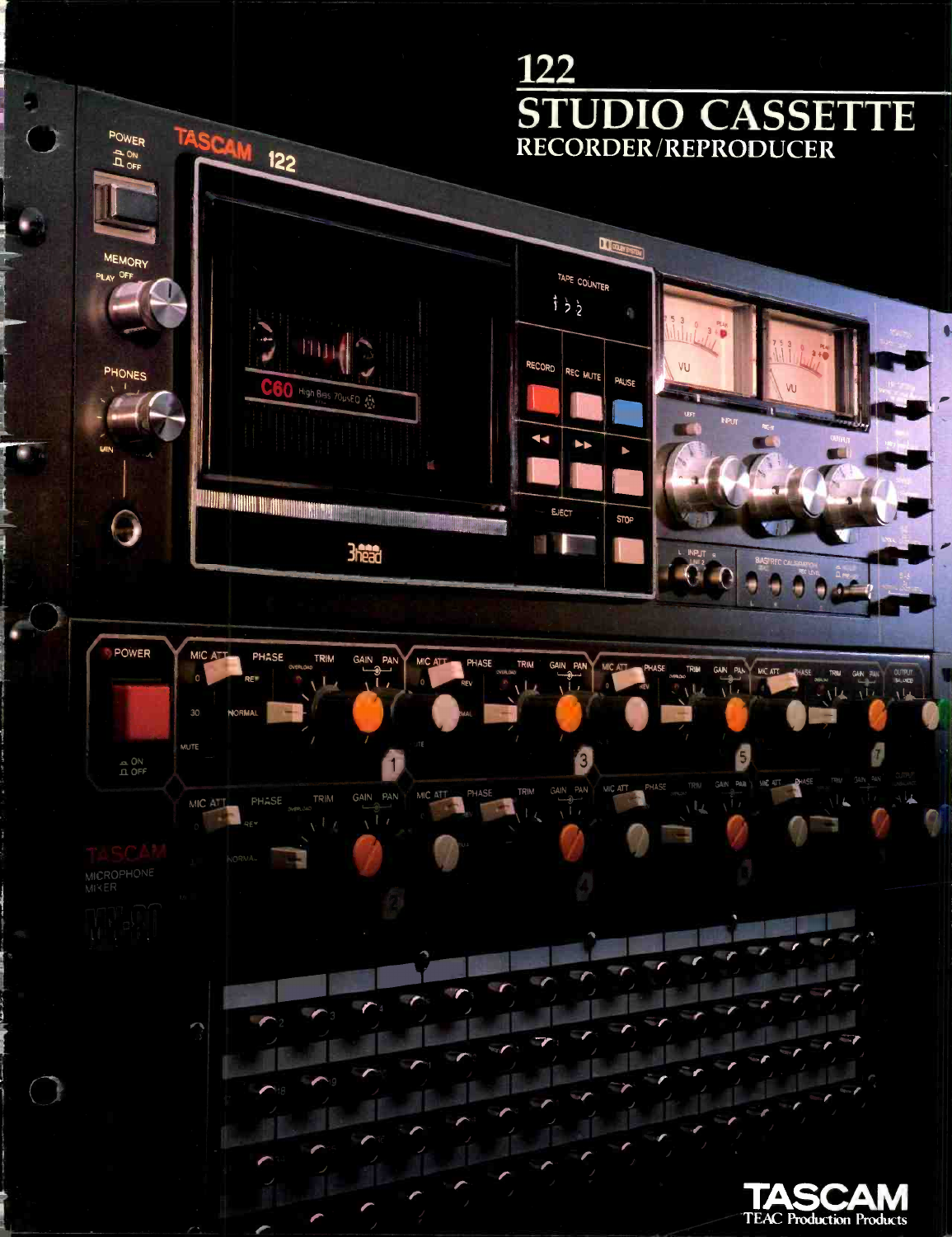

Reading clockwise, R-61 Data Cassette 4 Track, 244 Portastudio, 124 AV, 133 Multi-bange Master Cassette Deck, and in front, The FD55, a<br>dual siced Double Density, Thin Line 51/4 floppy disc drive.

At TASCAM, our business of providing the tools for Audio production means that our design teams are always expancing the concept of tape, and tape formats. That leads to constant experimentation. At TEAC, we've done a lot with format. Our 30 year engineering heritage now includes just about all formats of data storage and retrieval. Our design teams can deal with any kind of signal you need recorded from D.C. to light! Not tomorrow, not next year, but right now with an "off the shelf" unit. In addition to audio, we manufacture data, digital and computer recorders in all k\_nds of formats from I.B.M. compatible down to the 51/4 disc drive for micro and mini computers. We have the SR Series 1/2 inch open reel Instrumentation Recorders in 7, 14 and <sup>21</sup> track formats, and the RC-80 ser es cassette data recorders in 4 and 7 track formats on a standard cassette! At TEAC, we record light as well. In our current catalogs, we list airborne video recorders for anything that flies, 3/4 inch U-matic transports for industry, and the Video recorder for the COLUMBIA spacecraft. We're proud of that one. There aren't very many companies with design teams that can cope with 'blastoff" as the normal working environment! Rock and Roll to Rocketry, P.C.M., the bare<br>F.M., Digital, Datapulse, Analog — tual ind in all these formats, our products are availáble now.

Our broad experience in solving the problems of so many different applicafions has taught us to use guidelines that consider more than just the overworked phrase "State of the Art." Spending endless amounts of money on features that are only abstract engineering accomplishments will guarantee that the price will be ridiculous! What we have learned about design in our three decades of building recorders of all kinds is best expressed in one word-Balance.

To achieve that elusive quality of balance that sooner or later will separate the barely adequate tool from the eventual industry standard, you must use common sense as well as technology. At TASCAM, we concentrate on multichannel audio recorders and mixers for the musician and the multi-image art-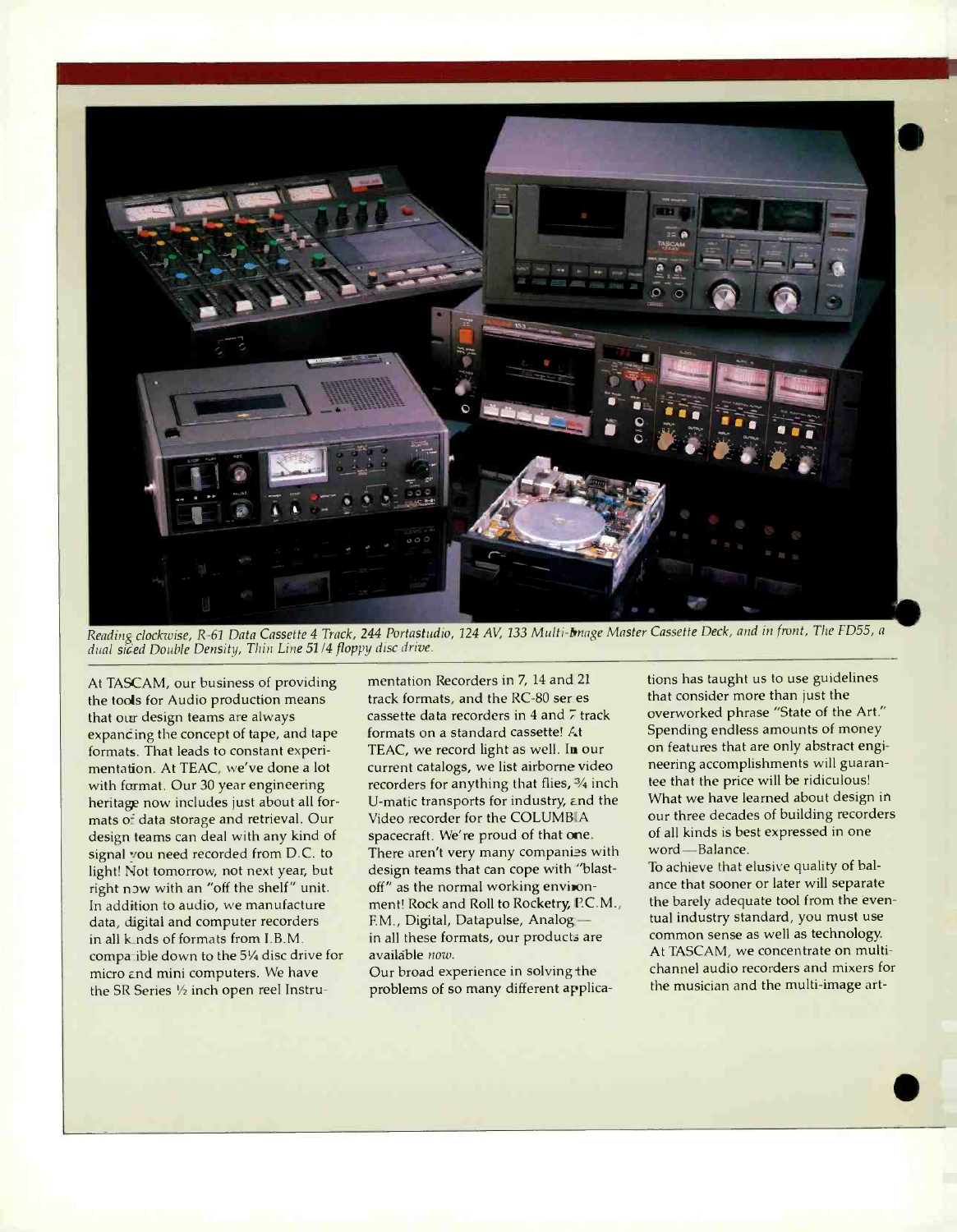

ists. The half size or quarter track tape width applied to multitrack has been developed by us into a world standard. Our work with the cassette has produced some truly unique solutions to industry problems. In the last ten years, TASCAM engineers have ex panded the use of the cassette format far beyond the original intent of low fidelity speech dictation and simple convenience.

TASCAM special format audio cassette recorders are now available to do these jobs:

# The 244 POSTASTUDIO

Our breakthrough four channel cassette product, a complete self-contained miniature studio of mixer, recorder and more in an 18-pound package.

# The 133 STEREO PLUS CUE

The 3 Channel complete production tool for the Multi-Image industry. You can produce a master control tape, ste reo sound and sync, and then run the show with its many microprocessor controlled auto-present features.

#### The 124AV

ANSI standard format cassette recorder/ reproducer that makes use of the full

width of the tape in "one pass," doubling the track width of the standard phillips stereo format in order to increase fidelity. Each track can be recorded separately, allowing one track "sync" recording for cues or music. We have received much praise for these innovative products, but along with the cheers, we noticed that there was a minor grumble of discontent. We had overlooked something basic. The standard cassette format is still needed for all the necessary information transfer functions that are essential to the process of creativity. It does these jobs economically and well: The producers "dub," the copy of work in progress so essential to writers, musicians and arrangers.

In advertising and publishing, the cassette has become the accepted final format for the display of finished ideas. In Radio, the standard cassette is making inroads on the overworked NAB/Broadcast "cart" format, to play spots and sound effects.

Now with the TASCAM 122, we return to the Basics and fill the needs of dayto -day audio production. You said, give us the right tools, equipment designed to solve the problems and we'll do the rest. So that's what we did. We Built What You Asked For.

You designed the 122. These are features you asked for.

A Standard Phillips cassette Format recorder/reproducer running at the standard speed 1% IPS. Full compatibility with standard consLmer units, so producers and artists can play back dubs on their own equipment. No trick E.Q. No non -standard playback curves or special requirements.

• Next, you asked for Two Speeds (1%<br>+ 3<sup>3</sup>/<sub>4</sub> I.P.S.). Dual speed operation allows the 122 to be used for several important studio operations in addition to the standard copy function. First, the high quality reference dub is possible, if your clients have two speed playback capability, but there's more. High speed quality means that the 122 can be seriously considered for use as a spot machine in Broadcast, and as an inexpensive "slap" Echo Delay device in multichannel mixdowr.!

Three solutions to the noise reduction problem. Both Dolby \*E and HX, Head Room Extension, systems are built in. HX is a program adaptive bias technique which increases the head room of typical cassette tape up to 10dB at 10kHz effectively reducing tape saturation. Patch points and logic outputs are provided for the interface and control of our optional RX -8 outboard dbx\* unit.

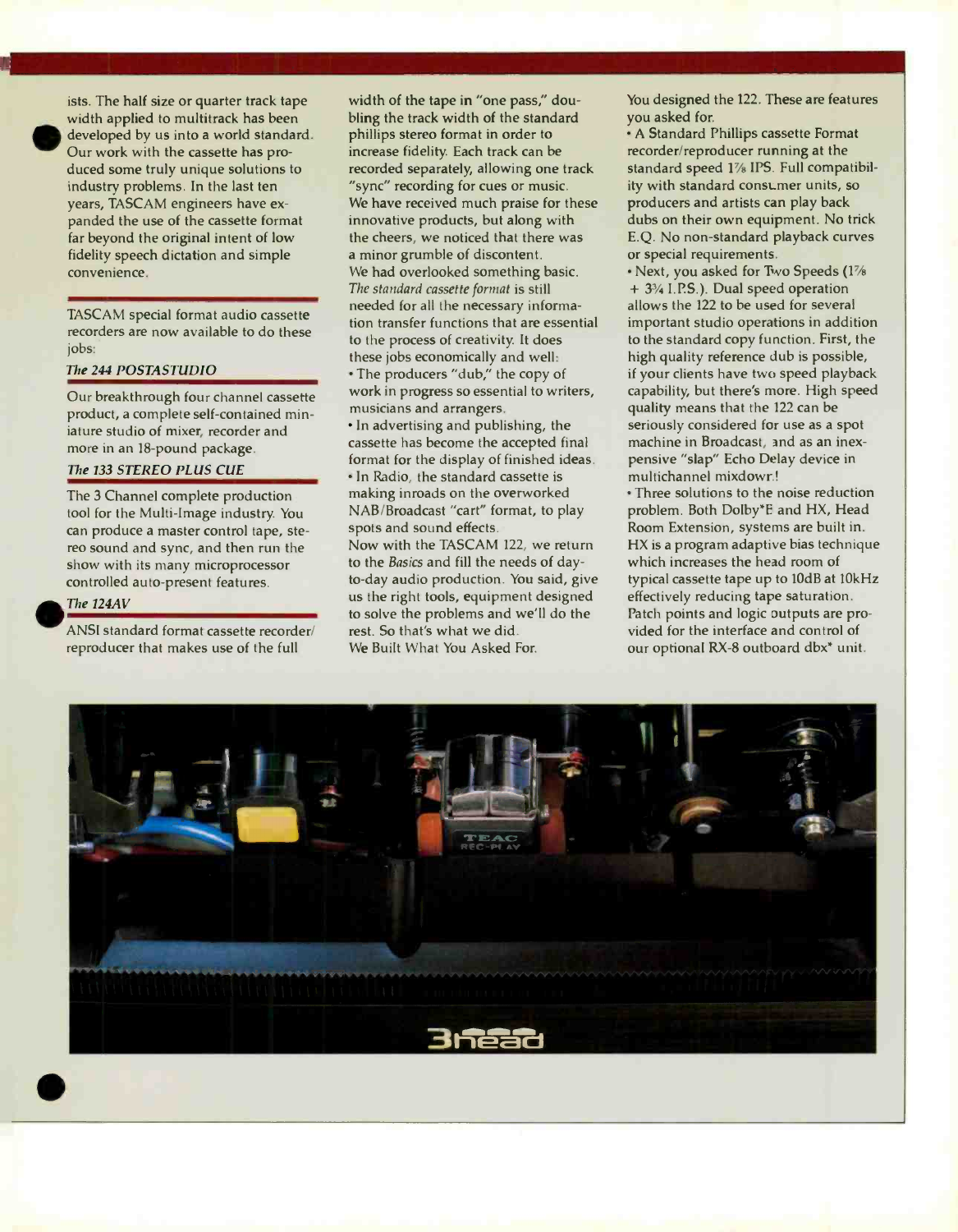Three heads, so you can monitor the sound of the tape you are making in the same way as any production recorder. With the 122 you can hear what you are doing. In addition to the monitor function, three heads allow you to perform full professional alignment. • Along with the pre-set switch selection of E.Q. and bias for three different kinds of tape (Norm, CrO2/Co and Metal), we provide a set of front panel bias and record level adjustments, so you can optimize the performance of the 122 for your choice of tape without dismantling the unit, or removing it from the rack.

## THE INSIDE STORY

In a balanced design, details make the difference. Small points can be just as important as major innovations.

We have elected to use the International reference fluxivity of 160nWb /m as a Meter circuit zero reference. This means that the 122 gives you a little bit more headroom on the tape when the meter reads "OVU."

At TASCAM, we select operating levels that improve more than just our spec sheet, and our spec sheet is thoroughly professional. No incomplete specs, no half finished lines, nothing left out!

Enter Record Mode just a little bit quicker. You can do that from Record/ Pause. In that mode, the record

Dual gap Record/play Head





electronics are on and the capstan pinch and roller are already partially engaged, so you get a faster "start." NEW DOLBY\* HX CIRCUITRY

HX works in conjunction with the Dolby\* -B circuit, improving high frequency response.

Decreasing the amount of record bias would ordinarily result in a high frequency pre-emphasis, and a degradation of signal integrity. With the Dolby\* HX circuit, however, equalization is provided to compensate for the "unnatural" pre -emphasis. The result is an expanded dynamic range; on the order of 15 dB at 15kHz, which translates into a clarity of high end definition previously associated with the open reel format.

Microprocessor controlled transport. Don't let anybody tell you that computers are the coming thing. At our design labs, they arrived quite a while back. We've been making use of this technology to run our recorders for ten years now, and we're sure that there are no

hidden surprises in the time tested units that we use.

These "little things" do a lot. They are responsible for running the whole show and our concern for their reliability is not a little thing. We regard reliability as the primary concept in every audio production product we build. If a device depends on some new and untested component that breaks down, all the feature benefits are lost. That's not a well balanced design. In all our TASCAM engineering, we use time tested approaches to insure that you get to use what you have paid for. When you look inside the 122, you'll find that we still use nuts, bolts and screws! When you have a problem with a TASCAM product, you will be able to disassemble it and replace individual parts without being forced to purchase an entire subassembly. Does TASCAM talk about repair? Certainly! Technology is not magic and what man can make, man can break. Being prepared for an accident is simple common sense, and that's always the best insurance.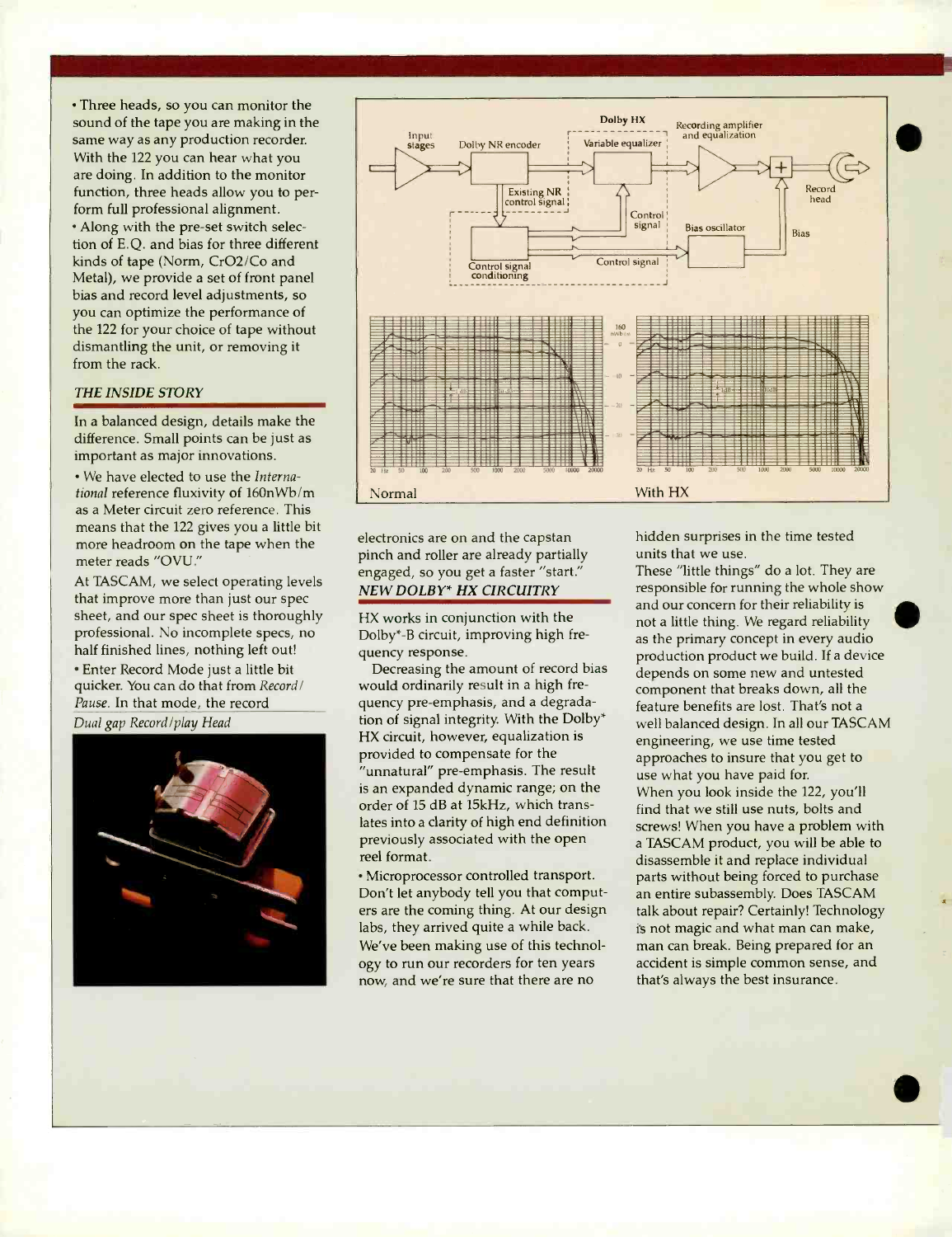

The final component in our balanced concept of doing business is definitely the most important of all-A SATISFIED OWNER

Flexibility, that's what you asked for, that's what you get in the 122, but to make use of that flexibility, you must be able to understand the features, and find all the controls. That requires complete and thorough documentation, a professional reference manual, complete with all the answers. Our owners manuals are written for owners, workers in the field. We'll sell you one before you buy the unit if you want to learn more. We also have a full service manual for every TASCAM product as a matter of policy. When the chips are down, you must be up and

running and full documentation is the best insurance for the long run. Speaking of the long run, we think that you can see that TASCAM means business, multi-image, multitrack, and much more. When new creative areas develop in the world of audio production, we plan on being ready in advance and we look forward to meeting your needs.

The details of any device are important, so here's a summary of the 122 controls and how they operate. If you have any questions about function that this brochure doesn't answer, talk to your dealer. You'll get a demonstration that will make the point in question more understandable.



TASCAM provides complete documentation for every product.

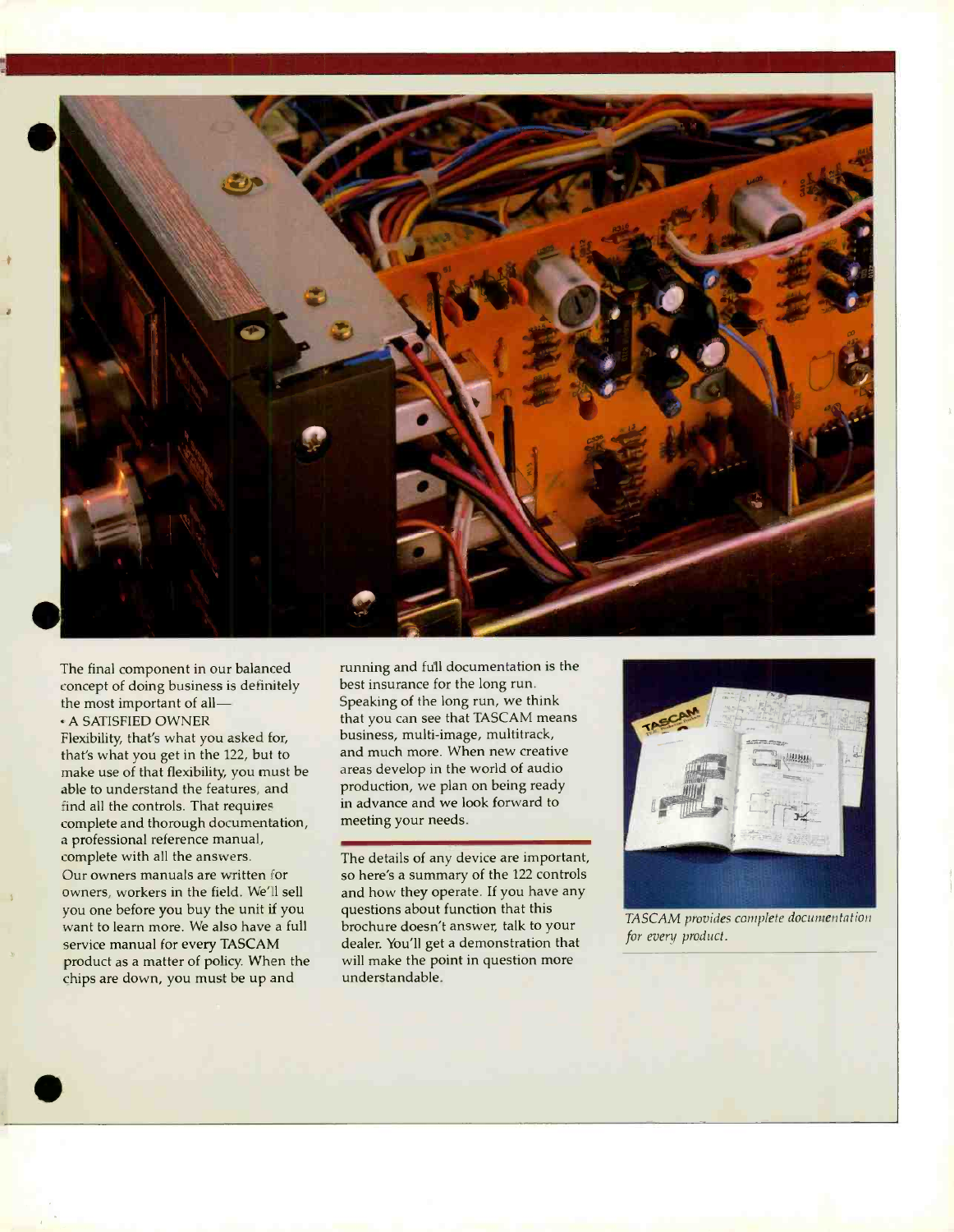

 $\Box$  Power Switch. Push to turn on or off. □ Memory Switch. Three positions;  $\cdot$  *Play* — when this setting is in effect, you can press Rewind, and the 122 will stop rewinding at counter 999 and automatically enter Play mode. • Off-disables this feature.

• Stop-when rewind to 000 is complete, the 122 will stop and wait.

Before you dismiss this Memory feature as just a home entertainment function, consider these two professional applications.

Play can be used as a rehearsal function to avoid playing a multitrack master tape over and over, and thus preserve its fidelity for mixdown.

• Stop can be used to Cue Up a commercial spot cassette for later replays automatically.

If you need Fader -start capability in your use of the 122, the remote control socket can help you. A microswitch you install on your mixers fader can initiate Play mode on the 122 when you open the Fader. No circuit modification to the remote control is necessary, just connect the right 122 remote "pin" to your switch, run the cable to the 122, and you are in business. Ask your dealer for details about this useful remote-start function.

 $\Box$  Phones. Adjusts the level of the stereo signal. What you hear will follow the logic of the Monitor Select switch, either Source the (input signal) or Tape.  $\Box$  Phones Jack. (Tip-Ring-Sleeve) Plug in here for stereo monitoring.

## TRANSPORT CONTROLS

 $\Box$  Fast Forward  $(\rightarrow)$  Key. Full Transport Auto Stop at end of tape is provided.  $\Box$  Rewind ( $\langle \cdot \rangle$  Key. Also works with the Counter and the Memory Select switch to provide repeat play or cueing. Time to rewind a C-60 fully is approximately 90 seconds.

 $\Box$  Stop Key. Stops any tape motion, shuts off the capstan motor to extend the bearing life, and releases all record functions. The 122 motors don't run if they aren't needed.

 $\Box$  Play  $(\cdot)$  Key. When depressed alone, the tape will play, depress along with the Record key to begin recording.  $\Box$  Pause Key. Stops the tape without disengaging the record logic. To continue recording, just press the Play key alone. If a Rec/Pause logic condition is in effect, L.E.D.s above the Pause and Rec keys will light. Faster operation is possible from Pause/Rec because the pinch roller is partially engaged. You won't miss those important cues.  $\Box$  Rec Mute. Use this button to leave a space in your recording. When in Record, pressing Rec/Mute mutes the incoming signal, but not the erase and bias currents and the 122 continues to run. Press Play again to resume recording, or Pause to stop the transport

and stay in record ready mode if the unwanted program is longer than the desired "space" you need on the tape.

 $\Box$  Record Key. To begin recording, several conditions must first be met.

Play key must be depressed simultaneously with the Record key, or, **Either the Record / Pause or Rec/Mute** feature must be activated. If so, pressing Play alone will start (or continue) the record process. If the 122 is in a record ready condition, the red L.E.D. above the Record key will blink. When recording commences, or resumes, the red L.E.D. will glow without blinking.  $\square$  Eject Button. Opens the cassette compartment. When open, this cover can be removed to allow easy access to the heads for cleaning and demagnetizing. The Eject key will not open the door unless transport is in Stop mode.  $\Box$  Counter. Allows for precision in tape location, and 000 sets the point on the tape that the Memory feature will return to. □ Clear button. Resets Counter to zero.

ELECTRONIC CONTROLS

 $\Box$  Line 2 Input  $L + R$ . Front Panel Input RCA Connectors. The switch-selectable extra inputs allow you to hook up without removing the 122 from the rack, or disconnecting your standard studio feed.  $\Box$  Bias/Rec Calibration Panel. This group of four front panel trimpots and circuit